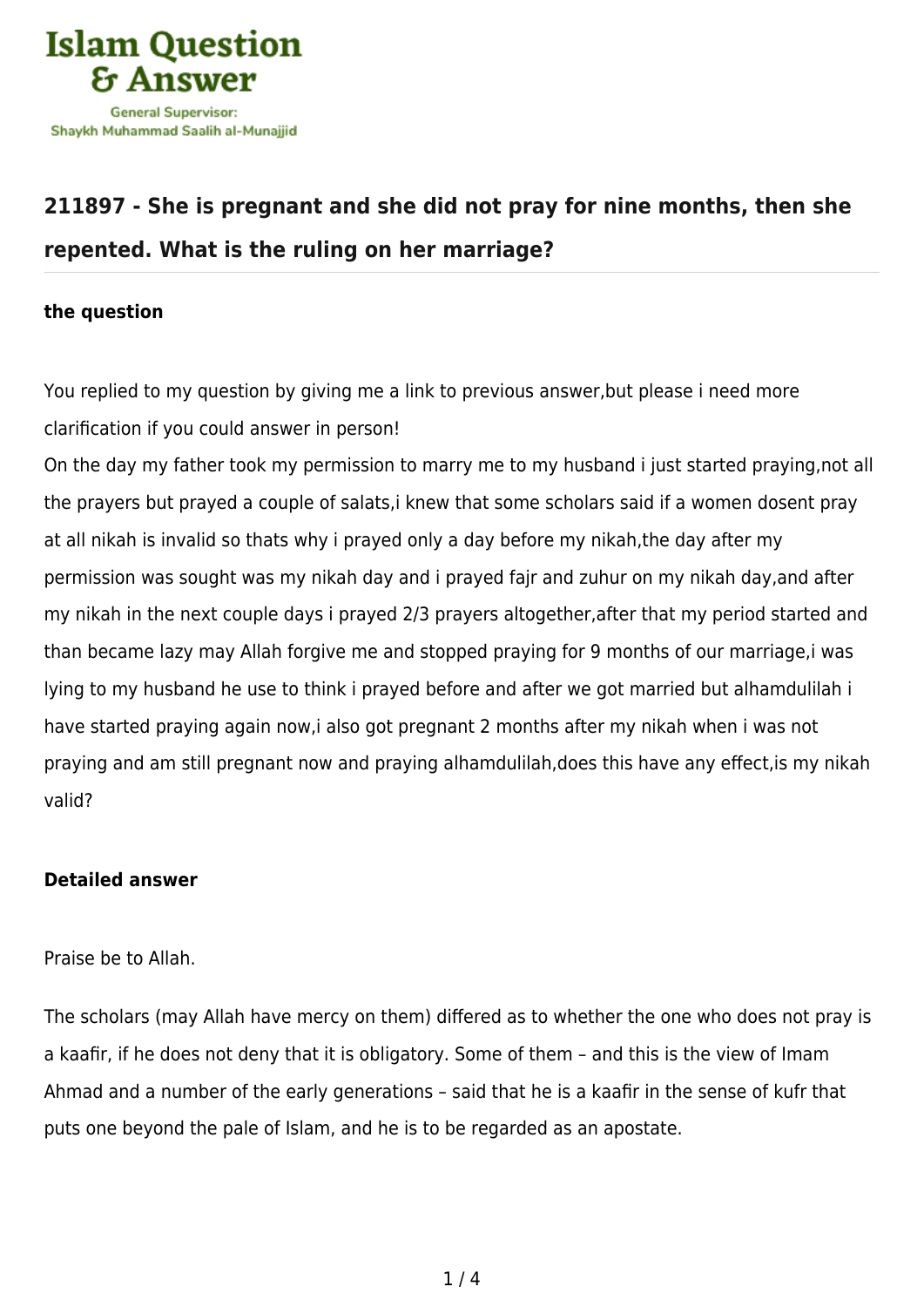

The majority of scholars said that he does not become a kaafir by not praying, so long as he does not deny that it is obligatory, but he should be asked to repent for three days; if he repents, all well and good, but if he does not, he is to be executed as a hadd punishment, not on the grounds that he has become a kaafir.

The more correct view is the former, which is that the one who does not pray is a kaafir. This is the view reflected in fatwas given on this website.

See also the answer to question no. [5208](https://islamqa.com/en/answers/5208)

Secondly:

If a person prays sometimes and not at other times, there is a difference of opinion among those who say that he is a kaafir in this case. Some of them say that he becomes a kaafir if he omits one obligatory prayer deliberately until the time for it is over. Others say that he does not become a kaafir unless he stops praying altogether. The latter is the view favored by Shaykh Ibn 'Uthaymeen (may Allah have mercy on him). For more information, please see the answer to question no. [83165](https://islamqa.com/en/answers/83165) .

## Thirdly:

If you were praying before marriage, then the marriage contract is valid, and there is no problem with it.

If it so happened that you stopped praying altogether after marriage, for a period of nine months as you mentioned, then this is subject to the difference of scholarly opinion mentioned above concerning the ruling on one who does not pray. The opinion of the majority of scholars is that the one who does not pray is not deemed to be an apostate, so there is no problem, and the marriage remains valid, especially since you repented after that and adhered to praying regularly.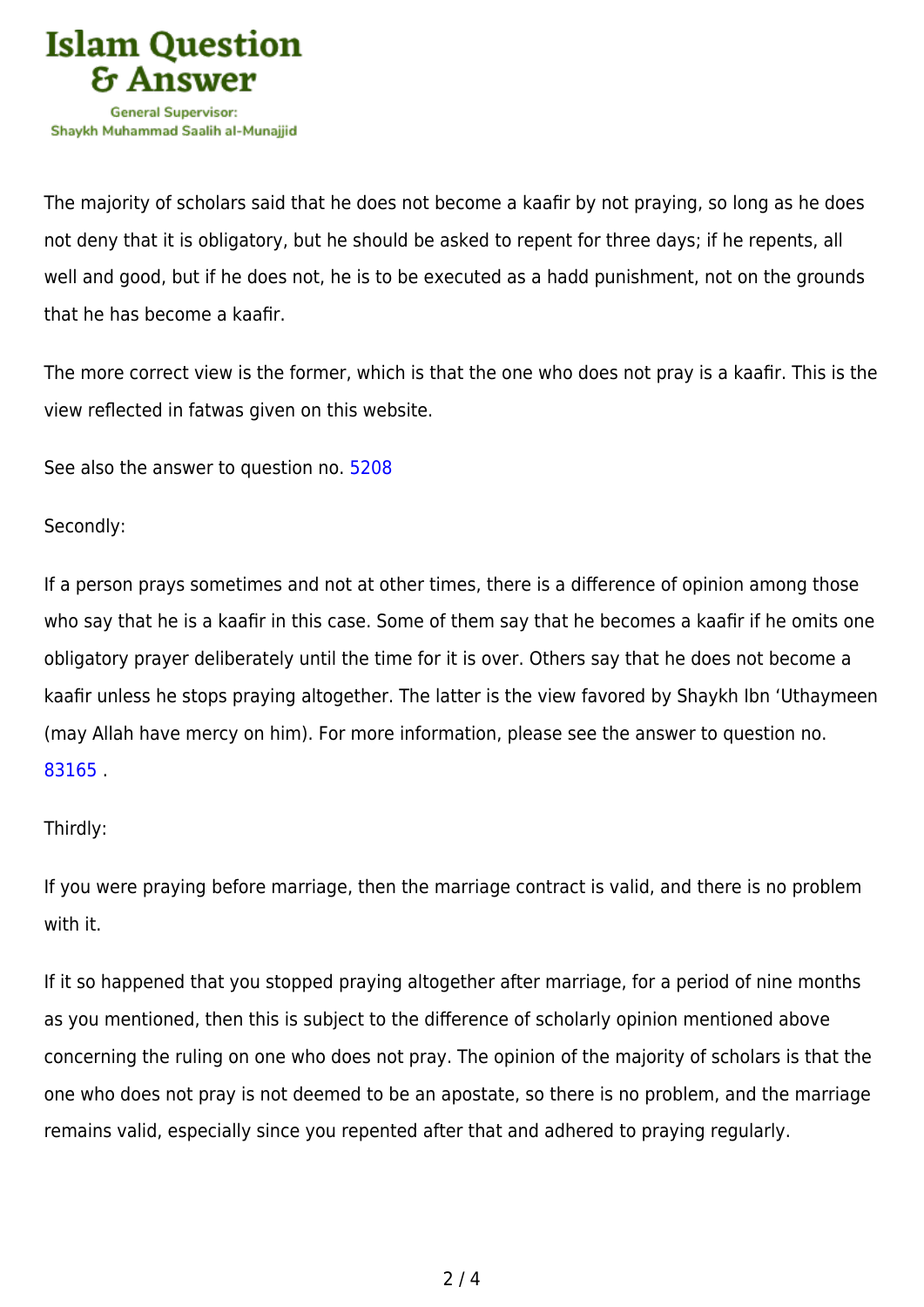

 But according to the view of those who think that the one who does not pray becomes a kaafir and apostate, the marriage is not completely annulled because of that; rather the matter is to be left till the end of the 'iddah. If the partner who became an apostate repents before the end of the 'iddah, then the marriage remains as it was. But if the 'iddah ends (without that partner having repented), then they are to be separated and the marriage is annulled.

Rather, Shaykh al-Islam [Ibn Taymiyah] thinks that even after the end of the 'iddah there is still an opportunity for the partners to go back to their previous marriage contract, if the one who became an apostate repents before the woman remarries.

Shaykh Ibn 'Uthaymeen (may Allah have mercy on him) said: If both or one of them becomes a kaafir after consummation of the marriage, the matter is to be left until the end of the 'iddah and the marriage is not to be annulled yet. Rather we should wait until the 'iddah ends. Then if they come back to Islam, the marriage remains valid. It says in ar-Rawd: If the one who became an apostate repents before (the 'iddah) ends, then their marriage remains valid, otherwise the marriage is to be annulled from the time he apostatised.

Shaykh al-Islam [Ibn Taymiyah] has the same opinion concerning this issue as is mentioned above about the first issue. He says: Before the end of the 'iddah, the woman is not allowed to marry someone else; after the end of the 'iddah she may marry someone else. But if she does not want to get married, in the hope that her husband may come back to Islam, then she is allowed that option.

End quote from ash-Sharh al-Mumti', 12/249. See also: al-Mawsoo'ah al-Fiqhiyyah, 7/35

To sum up:

So long as you have repented and adhered to regular prayer, and you are still pregnant and have not yet given birth, then your marriage is valid and there is no problem with it, in sha Allah.